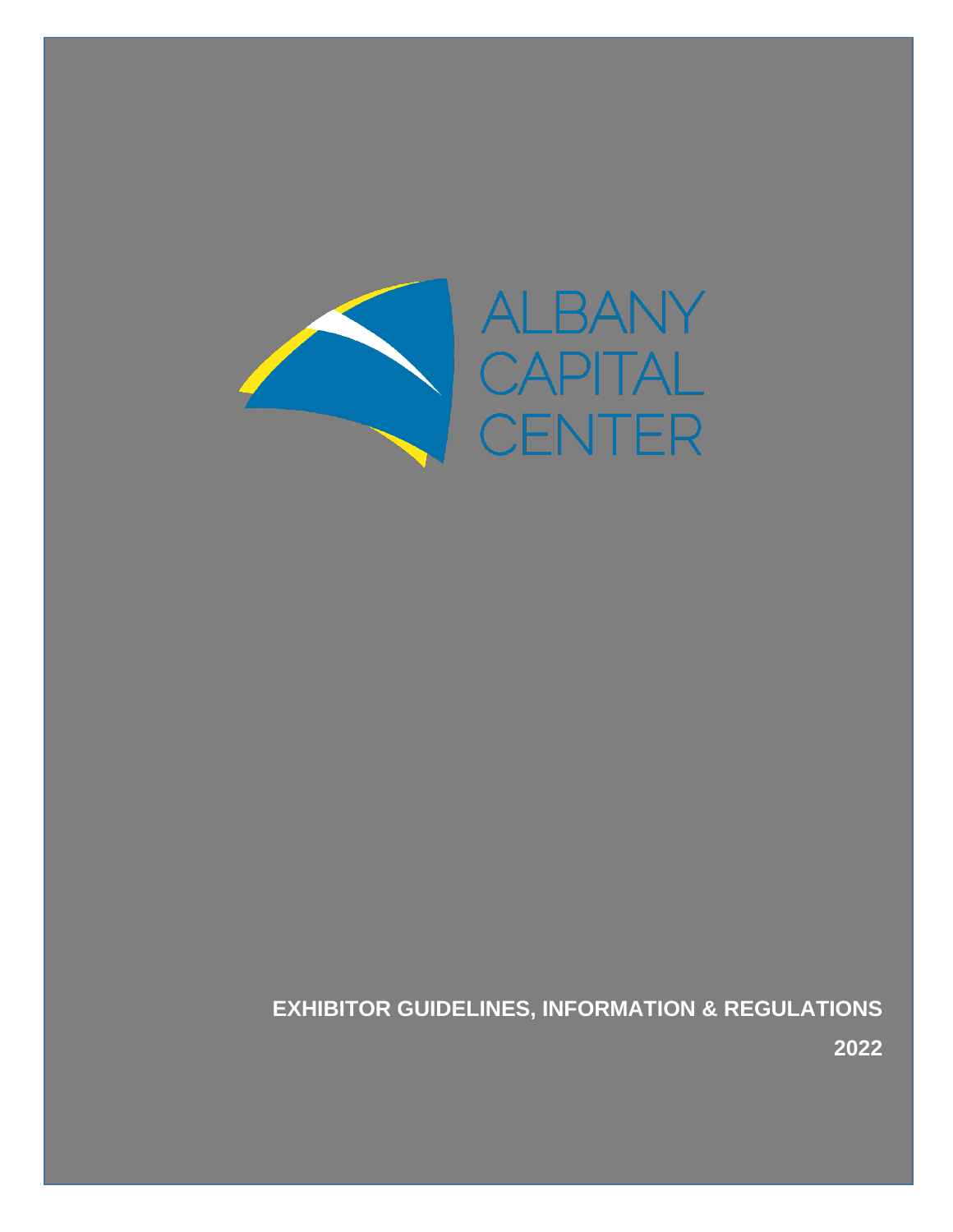# **RULES AND REGULATIONS**

### **SHIPPING AND RECEIVING:**

**SHIPPING IN: Please send packages no earlier** than two days prior to event start date due to limited storage. Packages will be collected by Security and stored outside of the Command Center. Packages will be brought up to the show floor on the day of event by the Event Manager. Exhibitor Shipments must be shipped to the Event Manager's attention with the show name and booth number clearly written on the label in the following format:

Name of Event, Shipper Name, Booth # Attn: (Event Manager's Name) Albany Capital Center - Loading Dock 55 Eagle Street Albany, NY 12207

**SHIPPING OUT:** Return shipments must be repacked, labeled, and called in by the shipper. When the package is ready to be shipped, please contact your Event Manager. Your Event Manager will bring packages down to the Loading Dock following the show. **The ACC does not supply shipping labels, and are not responsible for lost, damaged, or stolen packages.** All packages remaining after 5 business days will be discarded.

#### **UNLOADING AND PARKING:**

**UNLOADING:** The Albany Capital Center's loading dock is located on the left side of the building at **54 Howard Street (**across from the Renaissance Hotel garage.) Exhibitors will be able to pull off the street and into the loading dock. There is a large, unmarked, white garage door with a regular sized door to the right. The ACC Security Team's office is located to the right inside the door. They will work with the exhibitors to assist them with parking as space allows.

No parking is allowed on the loading dock for any reason and vehicles that are not being unloaded or loaded must be removed from the dock.

The exhibitor will have 30 minutes to move in/out freight/service elevators to the event location within the convention center. The ACC Security Team will direct you to the elevators. We advise that you drop your items off on the show floor and then return to the loading dock immediately to move your vehicle. Any vehicle left unattended after the 30-minute time will be towed.

**We suggest that all exhibitors bring their own carts as carts will not be made available for move in or move out.**

If exhibitors have only a few items to move in/out, the ACC would like to suggest using the Albany Capital Center's parking garage. Should exhibitors choose to park in the parking garage (Levels 1, 2, or 3), there is access to a passenger elevator that can be used to bring you up to the 1<sup>st</sup> Level of the convention center (C1.)

**PARKING:** The Albany Capital Center has three levels of paid parking, with about 100 spots, located beneath the building. The GPS address for the Albany Capital Center Parking Garage entrance is: **7 Wendell Street, Albany, NY, 12207.** Event rate is based on activity in the complex by credit/debit card only. Parking payment kiosks are located on level C1 and at the exit gate.

Parking for oversized vehicles can be made available. Please contact the ACC Event Manager to make arrangements. Any vehicles under 7' should park in the ACC parking garage or surrounding areas.

In addition to the dedicated ACC Garage, the following garages are all directly connected to the ACC via enclosed walkways:

- MVP Arena Garage, located at 100 Beaver Street Albany, NY 12207
- Renaissance Albany Parking Garage, located at 49 Howard Street, Albany NY 12207
- Empire State Plaza Visitor Parking Lot, located at S Mall Arterial, V Lot, Albany NY 12207

### **FREIGHT ELEVATOR**

To move from the Albany Capital Center's Loading Dock to Levels 1 and 2, a freight elevator can be used. Please make sure any freight or vehicles adhere to the below measurements and weight:

- $\bullet$  12' x 21' with 12' x 7' 11" doorway
- 15,000 lb. capacity

### **1 ST LEVEL:**

- Doors leading into the first level meeting rooms are 6' 6" wide by 8' 9" high.
- Floor Load Capacity: 150 lbs. per sq. ft.

#### **2 ND LEVEL:**

- The largest doorway leading into the multipurpose room is 9' 6" wide by 7' 8" high via the service corridor.
- Floor Load Capacity: 150 lbs. per sq. ft.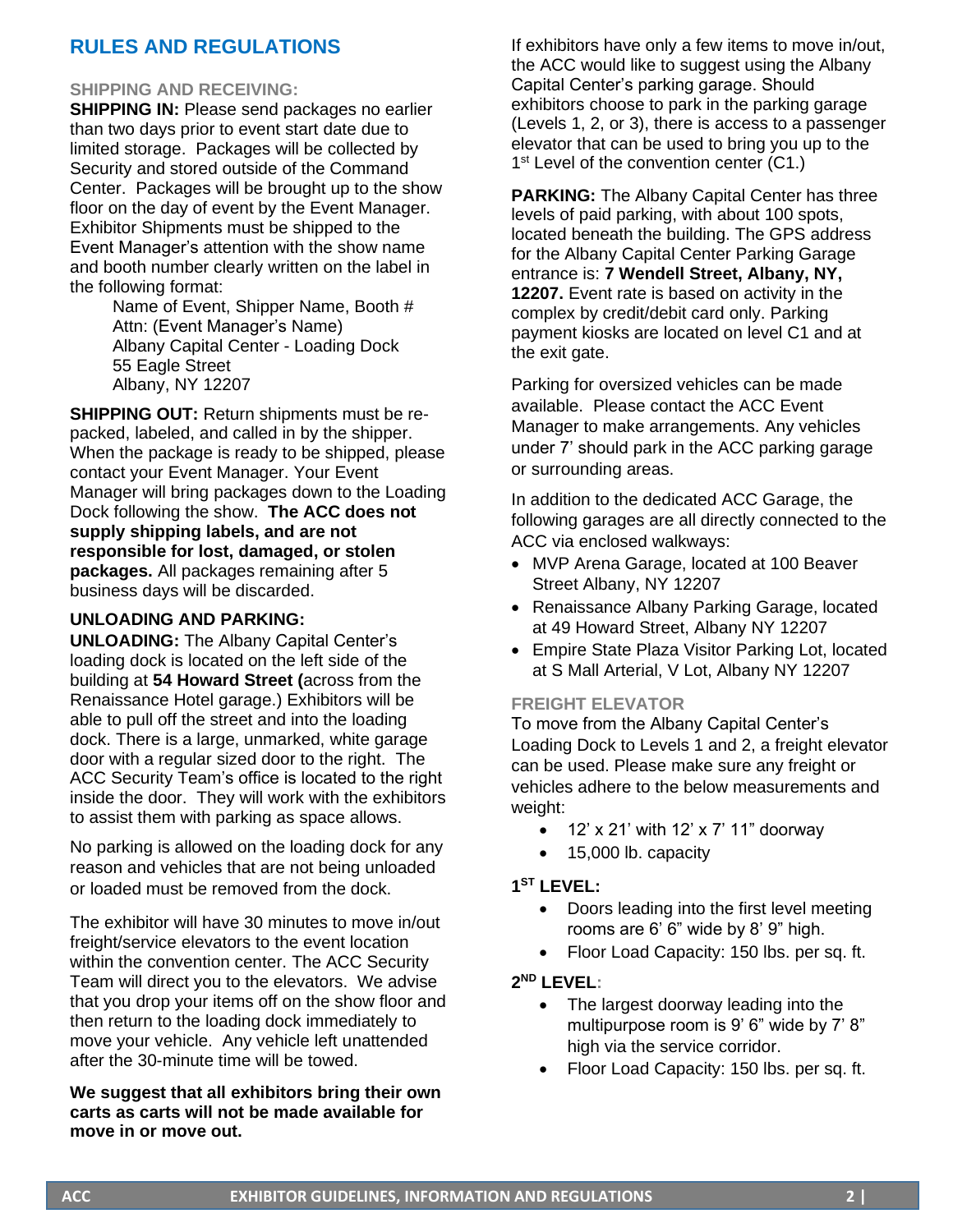### **BOOTH SET-UP AND DISMANTLE**

The unpacking, assembling, dismantling, and packing of displays and equipment may be done by a full-time employee(s) of the exhibiting's company. Exhibitors are allowed to set-up and/or dismantle their own booths, provided they use their own bona fide, full-time employee(s). It is acceptable for exhibitors to use power tools to set up and/or dismantle their own booths.

### **AFFIXING TO THE FACILITY STRUCTURE**

Exhibitors should not cause or permit any nails, staples, hooks, tacks, screws, or the like to be driven into the facility structure (including, but not limited to, any wall, ceiling, column, window, drape, painted, carpeted or concrete surfaces) of the premises.

Exhibitors shall not erect any decorations or use adhesive materials, including tape that can deface walls, ceiling, floors, facilities, and equipment contained on the premises.

#### **ANIMALS**

Animals and pets are not permitted in the ACC except in conjunction with an approved exhibit, display, show, etc. Certified Service Animals are permitted.

### **FIRE CODE**

Exhibitors, and all other parties comply with all Federal, State, Municipal and ACC mandated fire codes that apply to public assembly facilities.

- **1.** The decision of the Fire Marshall of the City of Albany is final.
- **2.** Crate storage is prohibited in the ACC without prior written approval by the operator.
- **3.** Crates stored in interior storage areas may not be within two (2) feet of sprinkler heads and a six (6) foot radius must be maintained around all access/egress doors.
- **4.** All bunting, table coverings, drapes, signs, banners, and like materials must be flame resistant and are subject to inspection and flame testing by Fire Marshall.
- **5.** All electrical equipment must conform to the National Electrical Code and be UL approved.
- **6.** The following materials are prohibited without written consent of the ACC: open flame devices; vehicles; welding, cutting, or brazing equipment; ammunition radioactive devices; flammable liquids; pressure vessels, exhibits involving hazardous processing and materials; fireworks or pyrotechnics; blasting agents or explosives; flammable cryogenic gases; aerosol cans with flammable propellants; gas operated cooking equipment; portable heating equipment; other equipment, materials and

operations that increase risk to fire and life safety.

- **7.** All emergency exits, hallways, and aisles leading from the building are to be kept clear and unobstructed. Any vehicles, material, equipment, etc. in fire lanes or blocking exits, etc. Will be removed at the Licensee's expense.
- **8.** Exit signage, fire extinguisher, fire alarms, pull stations, and related fire-fighting equipment nay not be hidden, obstructed, or blocked.
- **9.** The ACC may request in writing specification descriptions, etc. of any and all equipment, processes, operations, etc. from Licensee, service contractor, exhibitors, etc. and reserves the right to submit information to the Fire Department for approval.
- **10.** Exterior doors are not to be propped open. Automatic closing devices are not to be tampered with.

### **GLITTER, CONFETTI, BALLOONS, & OTHER MATERIALS**

The use of glitter and confetti are not permitted in the ACC. Costs associated with the cleanup of glitter, confetti, or similar/related materials is the responsibility of the exhibitor.

The use of helium balloons is prohibited. Costs associated with the violation of this are responsibility of the exhibitor.

Adhesive backed stickers, decals, and chewing gum may not be distributed in the ACC. Costs associated with the removal of stickers/decals are the responsibility of the exhibitor.

### **SECURITY**

The ACC maintains a twenty-four (24) hour security force responsible for monitoring the facility of the perimeter, interior public traffic flow in such areas, and the ACC's security system.

All event related labor must enter/exit the ACC via the employee entrance near the loading dock and are to be properly badged. The ACC inhouse security reserves final rights to admit access to any event personnel to any ACC space.

### **SMOKING**

The ACC is a non-smoking facility. Smoking is NOT allowed in the building at any time. Designated smoking areas are located outside the building.

### **ATM's**

Guests will find an ATM located on Level One right next to our Capital Room.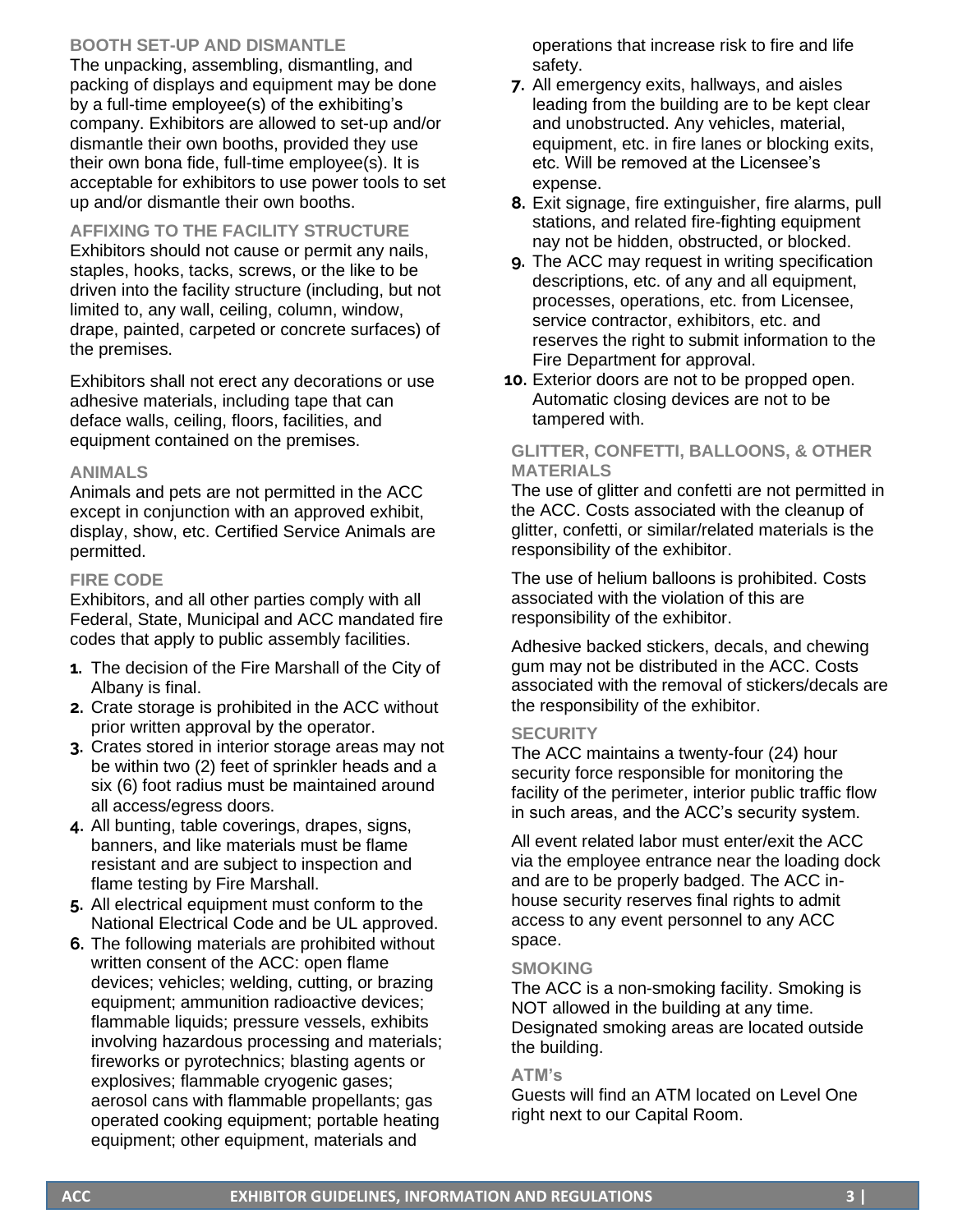#### **VEHICLES**

The Display of any and all vehicles that are powered by a combustion engine require fuel tanks be less than ¼ full. The cap for the fuel tank must be locked or taped closed and at no time in the removal or addition of fuel allowed in or around the ACC. Vehicle electrical systems must be disconnected by either removing battery, battery cables, or disconnecting battery cables and taping contact with non-conductive electrical tape. Vehicles are not to be moved during public hours.

# **ALBANY CAPITAL CENTER SERVICES**

### **ADA COMPLIANCE**

The Albany Capital Center is fully ADA compliant.

- 1. ADA access is provided at all parking levels and at the main entrance with on grade drop off and pick up, an integral ramped entrance to the main lobby at Level 1 and full elevator access to all levels including parking.
- 2. Provisions have been made for the charging of motorized conveyance, restrooms are fully accessible, Braille signage and universal symbols are in use.
- 3. Audio & visual aids are employed throughout the facility to assure the highest level of service for the convention and meeting attendee.
- 4. Floors surfaces are continuous with minimalized transitions.

### **RIGGING, IN-HOUSE / EXCLUSIVE**

All rigging arrangements and requests must made through ACC. ACC exclusively works with the IATSE Union. For more information or a quote please reach out to our event management team.

#### **SECURITY, IN-HOUSE / NON-EXCLUSIVE**

The Albany Capital Center maintains twenty-four (24) hour security responsible for monitoring the facility, interior public, traffic flow in such areas and the Center's fire safety system.

The ACC is the "preferred" provider of security booth coverage for exhibitors.

### **UTILITY SERVICES**

The Albany Capital Center is the exclusive provider of Electrical, Internet/Phone, and Plumbing, in the building. Please refer to the **Service Order Forms at the back of this document.** 

### **VISITOR SERVICES**

An informational kiosk is located in the first-floor pre-function area by the main entrance doors. This interactive, touch-screen display will provide information about hotels, restaurants, shopping areas, entertainment, and attractions in and around the Albany County area. Information available on the kiosk is coordinated and provided by the **Albany County Convention and Visitors Bureau.** 

### **AV SERVICE PROVIDER, IN-HOUSE / NON-EXCLUSIVE**

ACES – American Concert and Entertainment Services Inc. is the Albany Capital Center's preferred, in-house audio-visual service provider. ACES can provide everything from microphones to lighting and sound packages for full productions. ACES prides itself on excellent customer service and experienced technicians who can help every step of the way. Please be aware that any electrical and or phone lines that are needed for your AV equipment must be ordered directly through the Albany Capital Center.

An AV Manager can work closely with you and your exhibiting needs.

#### **ACES Contact:**

Bill Reinhardt Owner bill@acesny.com (518) 270-4747

### **CATERING, IN-HOUSE / EXCLUSIVE**

The Albany Capital Center maintains exclusive catering privileges within the building and has proudly partnered with Mazzone Hospitality to exclusively provide events with all of their Food and Beverage needs.

A Catering Manager can work closely with you and your exhibiting needs.

### **Mazzone Contact:**

Andrew Brill: Catering Sales Manager andrewb@mazzonehospitality.com (518) 487-2167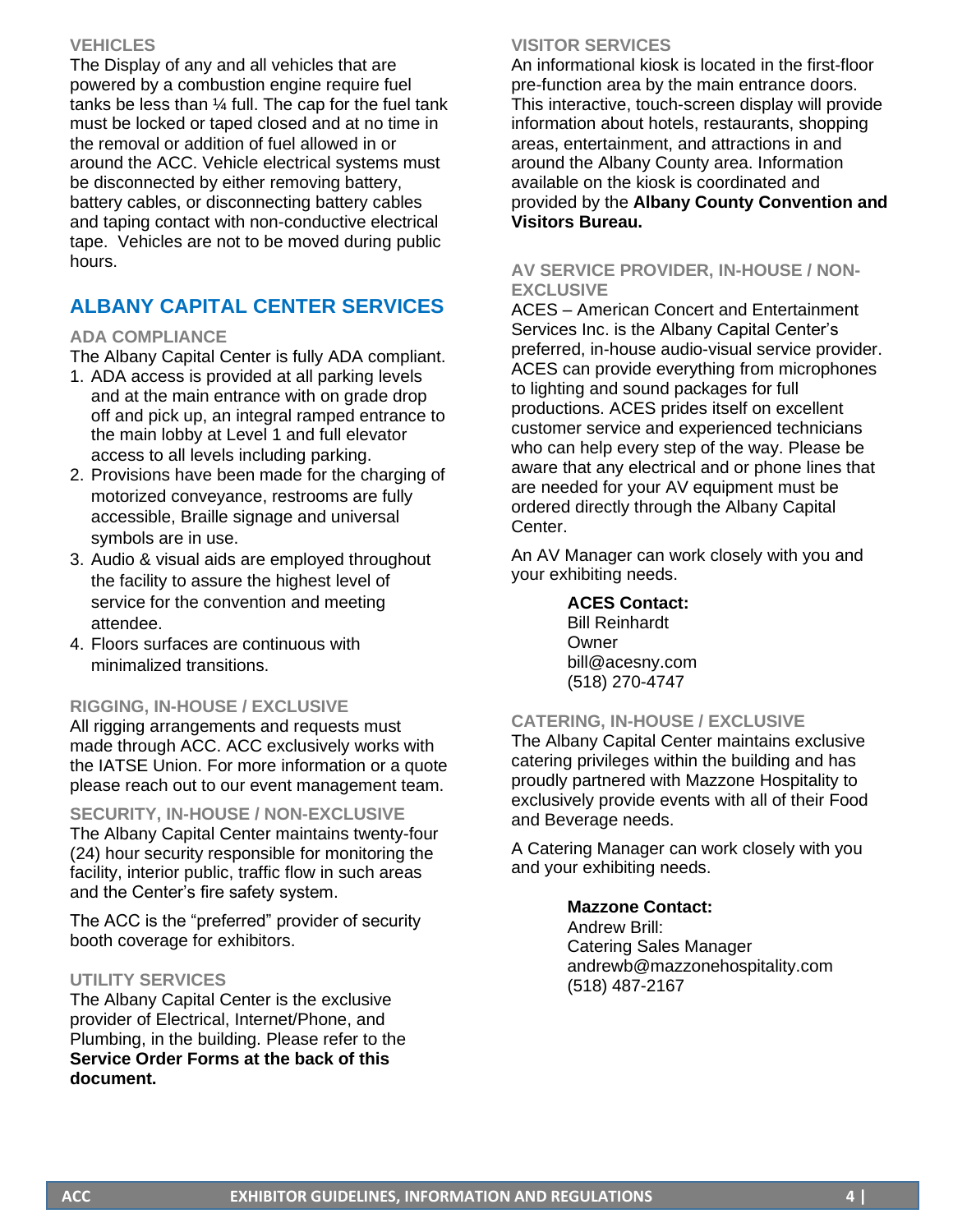### **FOOD AND BEVERAGE SAMPLING**

Mazzone Hospitality has exclusive rights to all food and beverage service for consumption on the premises. Food and/or beverage may NOT be brought in by exhibitors. Conventions with exhibitors offering product samples may be an exception.

**SAMPLING:** Food and/or beverage samples may be offered if the product being sampled is served

by the exhibiting company. A current Albany County health permit and/or NYSLA marketing permit MUST be on file with the catering office.

### **SAMPLE SIZES ARE AS FOLLOWS:**

-Wine & Beer: 3 oz -Spirits: .25 oz -Food: No more than 2 oz -Non-Alcoholic Beverages: No more than 3 oz

# **FAQs from Exhibitors**

- 1. Can I ship my booth materials and displays to the Albany Capital Center?
	- a. YES please refer to page 2 *Shipping and Receiving* for more information and the correct address.
- 2. Is power included with my booth?
	- a. This is up to the shows Event Planner and the arrangements they have made with their ACC Event Manager. The shows Event Planner should relay this information to you prior to the event. Should the show not provide power, you must order on your own by contacting the ACC Event Manager. Please refer to the attached – *Electrical Services Order Form* if you need to order power.
- 3. Is internet included with my booth?
	- a. The ACC does have an Open Public WIFI Network
		- i. Network Name: **"ACC\_GUEST"** there is no password needed.
	- b. Please refer to the attached *Internet Network & Telecommunications Services Order Form* if you need to order additional or custom internet.
		- i. Please note similar to the response under #2, check with the shows Event Planner first to see if they will be providing a custom WIFI network.
- 4. Will carts be provided during move-in?
	- a. No, the ACC cannot guarantee the availability of carts for exhibitor move-in. Please bring your own.
- 5. Will parking be available on-site?
	- a. Yes please refer to page 2 *Parking* for more information.
	- b. Please note check in with the shows Event Planner in the case that they have made special arrangements for exhibitor parking.





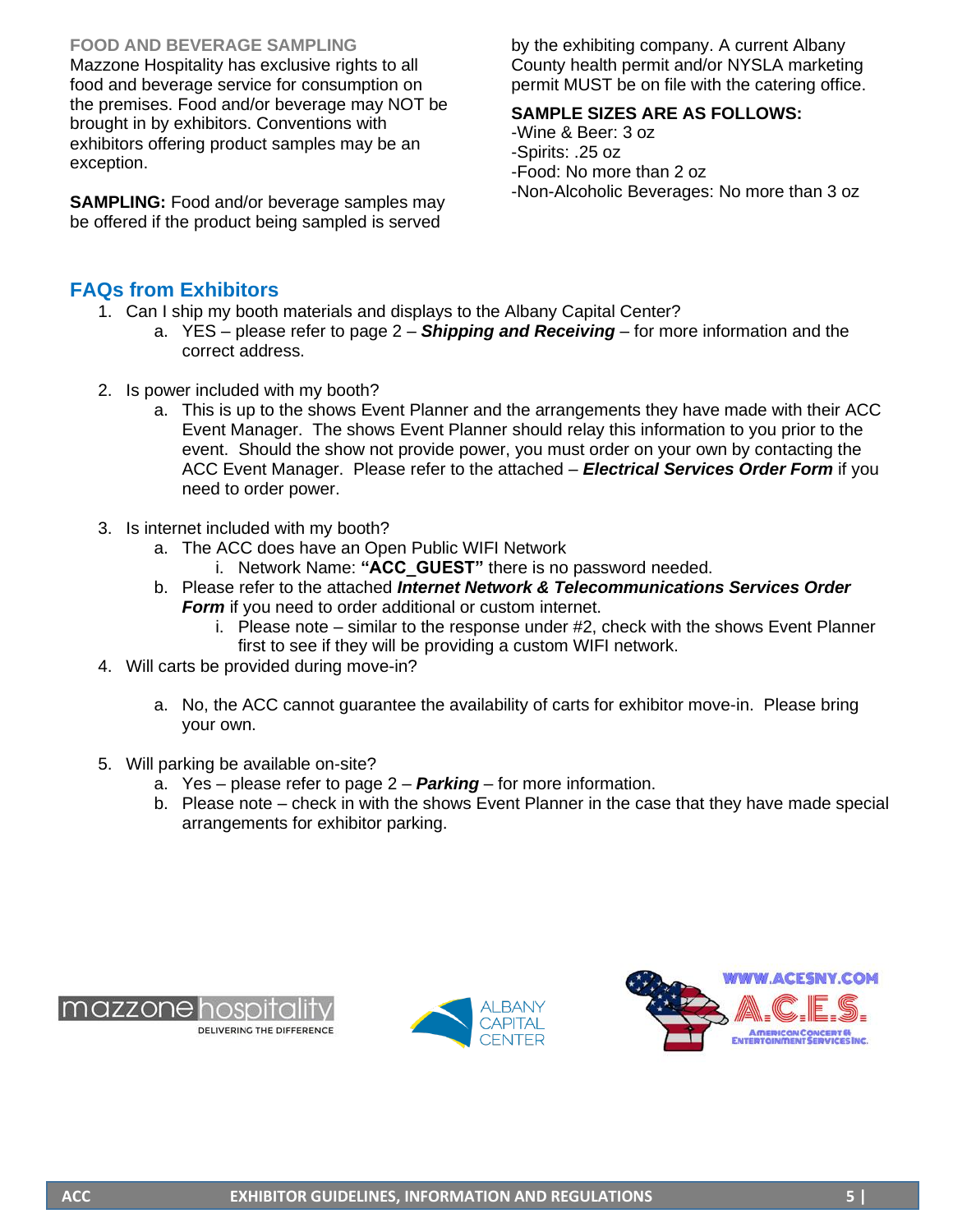### **Electrical Services Order Form**

Albany Capital Center, ASM 55 Eagle Street, Albany, NY 12207 Phone: 518-487-2155 Fax: 518-487-2250 Email: accounting@albanycapitalcenter.com

| Name of Event:  | Event Dates:           | Booth $#$ : |
|-----------------|------------------------|-------------|
| Company Name: _ | Phone #: $\sqrt{2\pi}$ | Fax #:      |
| Contact Person: | Date:                  |             |
|                 |                        |             |

**\*Advance rate applies if ordered two (2) weeks prior to load in date.**

| <b>STANDARD ELECTRICAL SERVICE</b> |                                                                                                     |               |                                                         |               |                      |        |  |
|------------------------------------|-----------------------------------------------------------------------------------------------------|---------------|---------------------------------------------------------|---------------|----------------------|--------|--|
| Quantity                           | 120volts - per receptacle                                                                           |               |                                                         | Advance Rate* | <b>Standard Rate</b> | Amount |  |
|                                    | 20amp (1920 watts) Max                                                                              |               |                                                         | \$65.00       | \$81.00              |        |  |
|                                    |                                                                                                     |               |                                                         |               | Subtotal:            |        |  |
|                                    |                                                                                                     |               | <b>SPECIALIZED ELECTRICAL SERVICE</b>                   |               |                      |        |  |
| Quantity                           | 208volts - per connection                                                                           | Single Phase  | Single Phase                                            | 3 Phase       | 3 Phase              | Amount |  |
|                                    |                                                                                                     | Advance Rate* | <b>Standard Rate</b>                                    | Advance Rate* | <b>Standard Rate</b> |        |  |
|                                    | 20 amp                                                                                              | \$87.00       | \$108.00                                                | \$130.00      | \$150.00             |        |  |
|                                    | 30 amp                                                                                              | \$97.00       | \$120.00                                                | \$140.00      | \$162.00             |        |  |
|                                    | 40 amp                                                                                              | \$108.00      | \$130.00                                                | \$150.00      | \$172.00             |        |  |
|                                    | \$120.00<br>\$140.00<br>50 amp<br>\$162.00                                                          |               |                                                         |               |                      |        |  |
|                                    | REQUIRED: PLEASE SEND AN EXPLAINATION/SPEC SHEET FOR EQUIPMENT THAT WILL BE USING SPECIALIZED POWER |               |                                                         |               |                      |        |  |
|                                    |                                                                                                     |               |                                                         |               | Subtotal:            |        |  |
|                                    |                                                                                                     |               | <b>SERVICE ACCESSORIES - ITEMS DO NOT INCLUDE POWER</b> |               |                      |        |  |
| Quantity                           | Item                                                                                                |               |                                                         | Advance Rate* | <b>Standard Rate</b> | Amount |  |
|                                    | Power Strip                                                                                         |               |                                                         | \$26.00       | \$32.00              |        |  |
|                                    |                                                                                                     |               |                                                         |               | Subtotal:            |        |  |
|                                    | <b>TOTAL:</b>                                                                                       |               |                                                         |               |                      |        |  |
|                                    | <b>Payment Information:</b>                                                                         |               |                                                         |               |                      |        |  |
| Check #:                           |                                                                                                     |               | Amount of Check:                                        |               |                      |        |  |
|                                    |                                                                                                     |               |                                                         |               |                      |        |  |

| Amer. Exp. Visa | Master Card | Discover |                                                                                                               |  |  |
|-----------------|-------------|----------|---------------------------------------------------------------------------------------------------------------|--|--|
|                 |             |          |                                                                                                               |  |  |
|                 |             |          |                                                                                                               |  |  |
|                 |             |          |                                                                                                               |  |  |
|                 |             |          | I Authorize Albany Capital Center, ASM Global to charge my credit card for services listed above.             |  |  |
|                 |             |          | Authorized Signature: Authorized Signature: Authorized Signature: Authorized Signature: Authorized Signature: |  |  |
|                 |             |          |                                                                                                               |  |  |

#### **Please read the policies on the second page of this form.**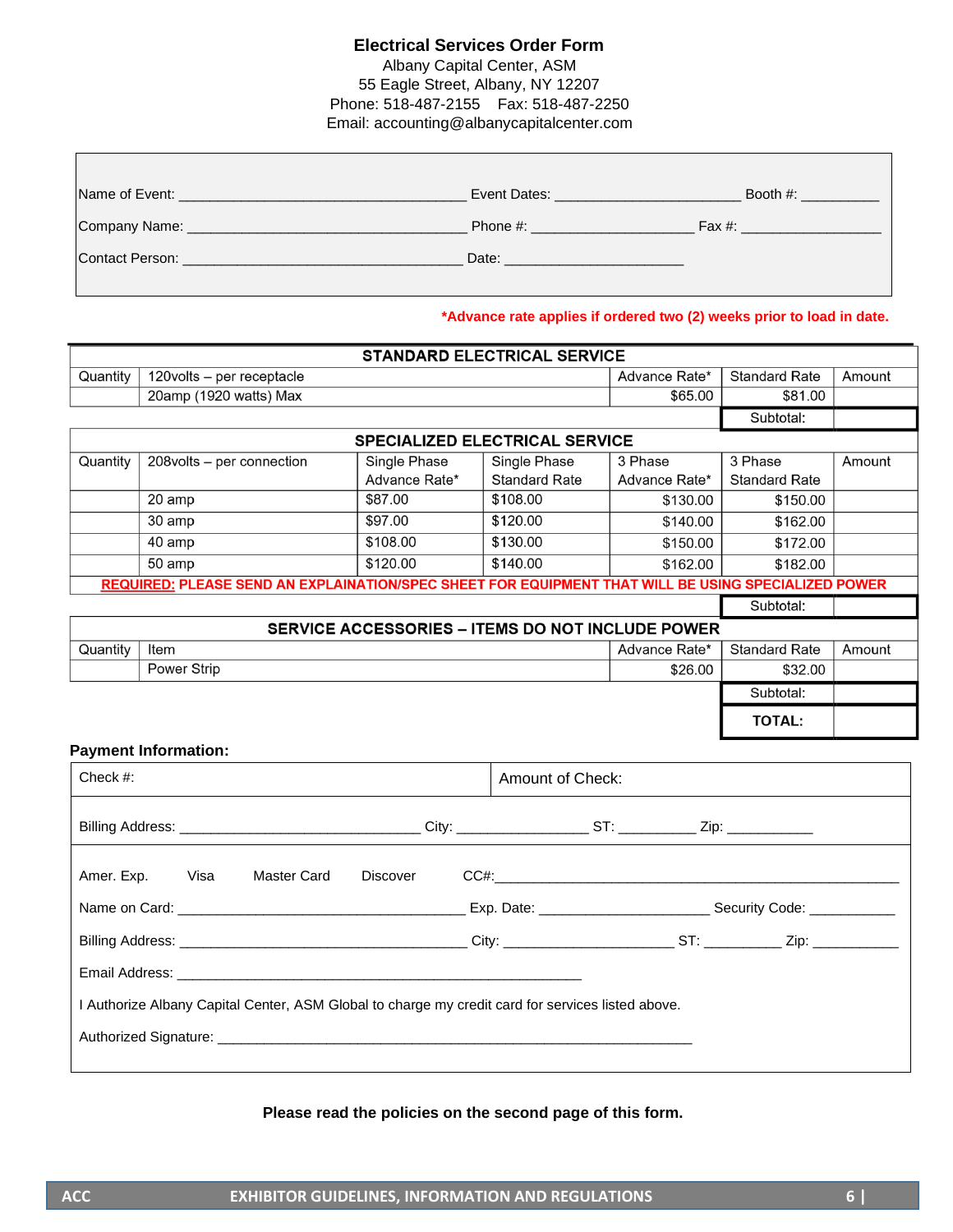

# **Terms & Conditions Electrical Service**

- 1. Payment in full must be rendered prior to delivery service.
- 2. All order forms must be completed fully in order to process.
- 3. Advance order payment guarantee discount rate only, not availability of service.
- 4. Advance orders must be received a minimum of two (2) weeks prior to scheduled move in date. Date payment is revived by the ACC will determine applicable rate.
- 5. Refunds will not be given for services installed but not used.
- 6. Changes of orders after installation may be subject to labor charges.
- 7. All materials and equipment furnished by ACC for the service order shall remain the property of ACC and shall be removed only by the ACC staff at the close of the event.
- 8. Rates and quotes for all connections cover the delivery service to the booth/space in the most convenient manner and do not include connecting equipment and special wiring. Request for special services such as placing cords or relocating service(s) will be subject to additional labor charges.
- 9. Service outlet size will be determined by the volume required.
- 10. Walls, columns, and permanent building utility outlets are not part of booth space and are not to be used by exhibitors.
- 11. Service aisles must be always kept clear for access to utility boxes.
- 12. Claims will not be considered unless filed by the exhibitor prior to the close of the event.
- 13. All equipment to be connected by the ACC technicians must comply with the federal, state, and local safety codes.
- 14. Under no circumstance should anyone other than an ACC technician make a service connection.
- 15. All equipment should be properly tagged and wired the complete information as to type of current, voltage, phase, cycle, horsepower, etc. All equipment using water must have an inlet and outlet properly tagged.
- 16. Electrical service will be turned on one (1) hour prior to show opening and turned off at event closing each day. If 24-hour service is required, ensure it is selected on the order form.
- 17. All exhibitor's cords must be of the 3-wire ground type and comply with Federal, State, and Local Safety and Electric Codes.
- 18. ACC is not responsible for equipment that is not powered down correctly at the end of each day.
- 19. Unless otherwise directed, ACC personnel are authorized to enter the booth for utility box access and/or to cut floor coverings to permit installation of service.

# **Fax or email this form directly to the Albany Capital Center. DO NOT send this form to your decorating company.**

#### **Fax: (518) 487-2250 Email: accounting@albanycapitalcenter.com**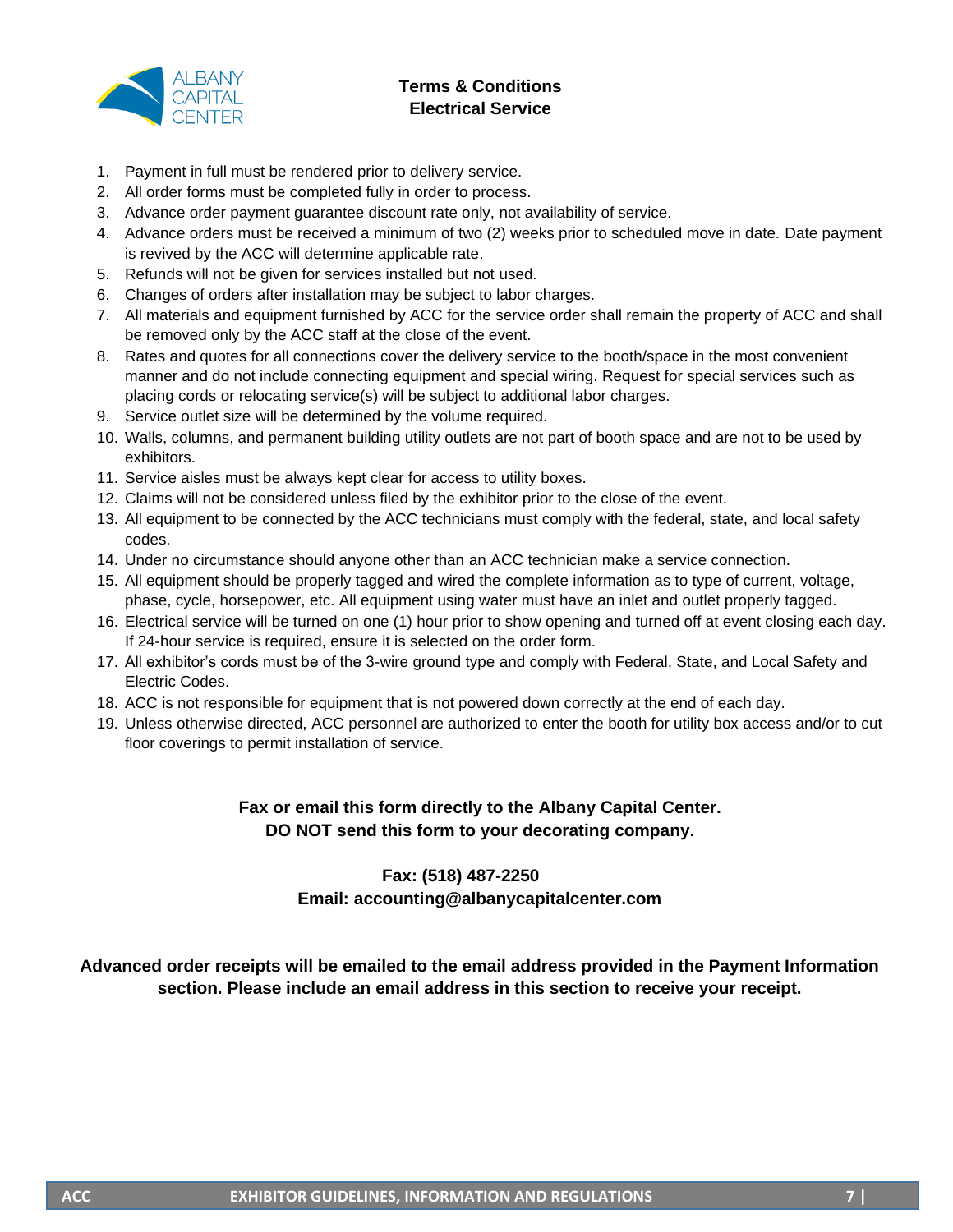

### **HVAC Service Order Form**

Albany Capital Center, ASM 55 Eagle Street, Albany, NY 12207 Phone: 518-487-2155 Fax: 518-487-2250 Email: accounting@albanycapitalcenter.com

| Name of Event:  | Event Dates: | Booth #: |
|-----------------|--------------|----------|
| Company Name:   | Phone #:     | Fax #:   |
| Contact Person: | Date:        |          |
|                 |              |          |

**\*Advance Rate applies if ordered two (2) weeks prior to load in date.** 

|          | <b>WATER AND DRAIN SUPPLY (NON-POTABLE)</b>                                       |          |          |  |  |  |  |  |
|----------|-----------------------------------------------------------------------------------|----------|----------|--|--|--|--|--|
| Quantity | Water (cold) up to 500 gallons<br>Advance Rate*<br><b>Standard Rate</b><br>Amount |          |          |  |  |  |  |  |
|          | 1 <sup>st</sup> Connection & Drain                                                | \$260.00 | \$311.00 |  |  |  |  |  |
|          | Each Additional Connection & Drain                                                | \$130.00 | \$156.00 |  |  |  |  |  |
|          | Each Additional 100 gallons (over 500)                                            | \$12.00  | \$12.00  |  |  |  |  |  |

### **Payment Information:**

| Check $#$ :                                                                                | Amount of Check: |  |
|--------------------------------------------------------------------------------------------|------------------|--|
|                                                                                            |                  |  |
| Amer. Exp. Visa Master Card Discover                                                       |                  |  |
|                                                                                            |                  |  |
|                                                                                            |                  |  |
|                                                                                            |                  |  |
| I Authorize Albany Capital Center, ASM to charge my credit card for services listed above. |                  |  |
|                                                                                            |                  |  |
|                                                                                            |                  |  |

**Please read the policies on the second page of this form.**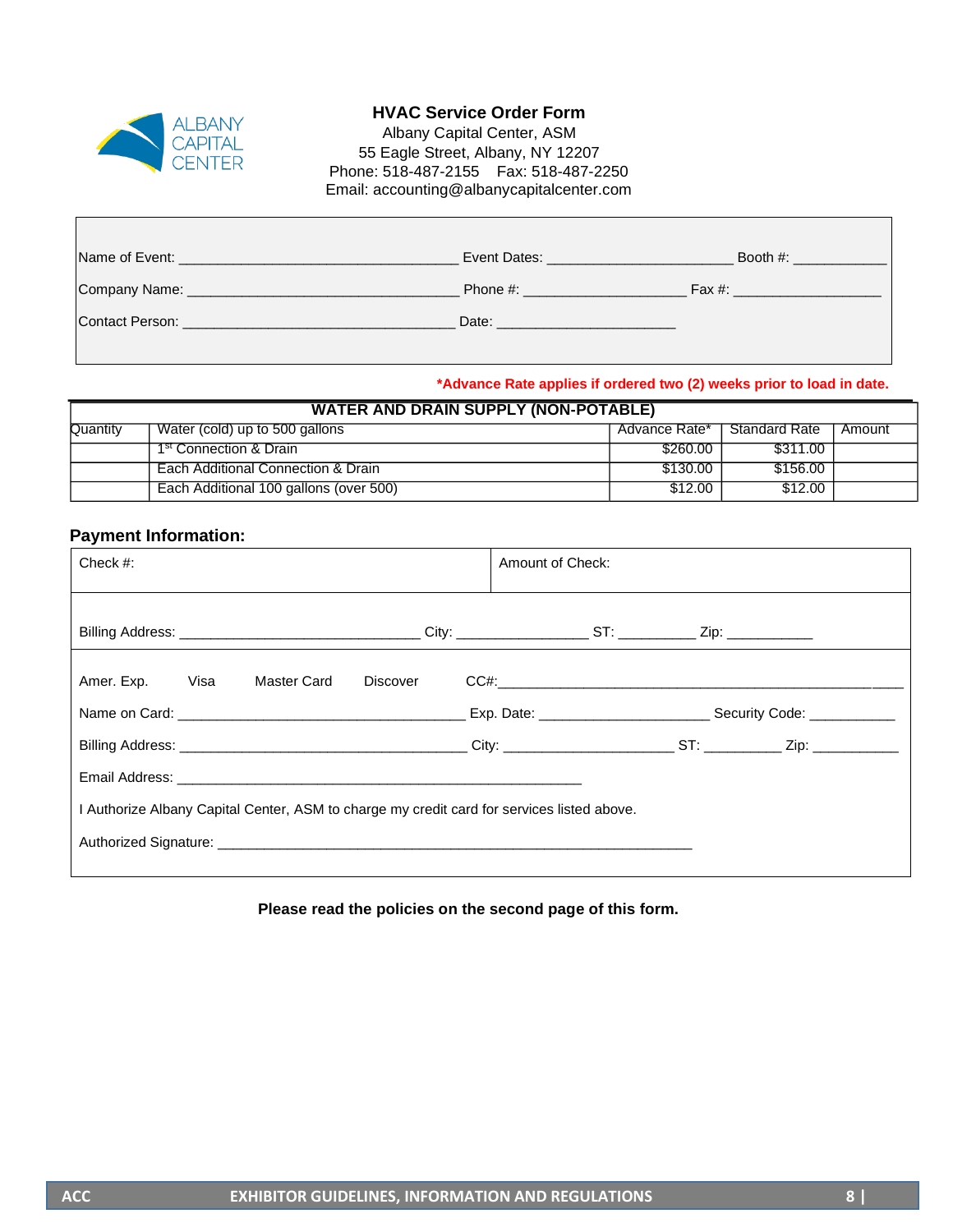

# **Terms & Conditions HVAC Service**

- 1. Payment in full must be rendered prior to delivery service.
- 2. All order forms must be completed fully in order to process.
- 3. Advance order payment guarantee discount rate only, not availability of service.
- 4. Advance orders must be received a minimum of two (2) weeks prior to scheduled move in date. Date payment is revived by the ACC will determine applicable rate.
- 5. Refunds will not be given for services installed but not used.
- 6. Changes of orders after installation may be subject to labor charges.
- 7. All materials and equipment furnished by ACC for the service order shall remain the property of ACC and shall be removed only by the ACC staff as the close of the event.
- 8. Rates and quotes for all connections cover the delivery service to the booth/space in the most convenient manner and do not include connecting equipment and special wiring. Request for special services such as placing cords or relocating service(s) will be subject to additional labor charges.
- 9. Service outlet size will be determined by the volume required.
- 10. Walls, columns, and permanent building utility outlets are not part of booth space and are not to be used by exhibitors.
- 11. Service aisles must be kept clear at all times for access to utility boxes.
- 12. Claims will not be considered unless filed by the exhibitor prior to the close of the event.
- 13. All equipment to be connected by the ACC technicians must comply with the federal, state, and local safety codes.
- 14. Under no circumstance should anyone other than an ACC technician make a service connection.
- 15. HVAC service will be turned on one (1) hour prior to show opening and turned off at event closing each day.
- 16. ACC is not responsible for equipment that is not powered down correctly at the end of each day.
- 17. Unless otherwise directed, ACC personnel are authorized to enter the booth for utility box access and/or to cut floor coverings to permit installation of service.

### **Fax or email this form directly to the Albany Capital Center. DO NOT send this form to your decorating company.**

### **Fax: (518) 487-2250 Email: accounting@albanycapitalcenter.com**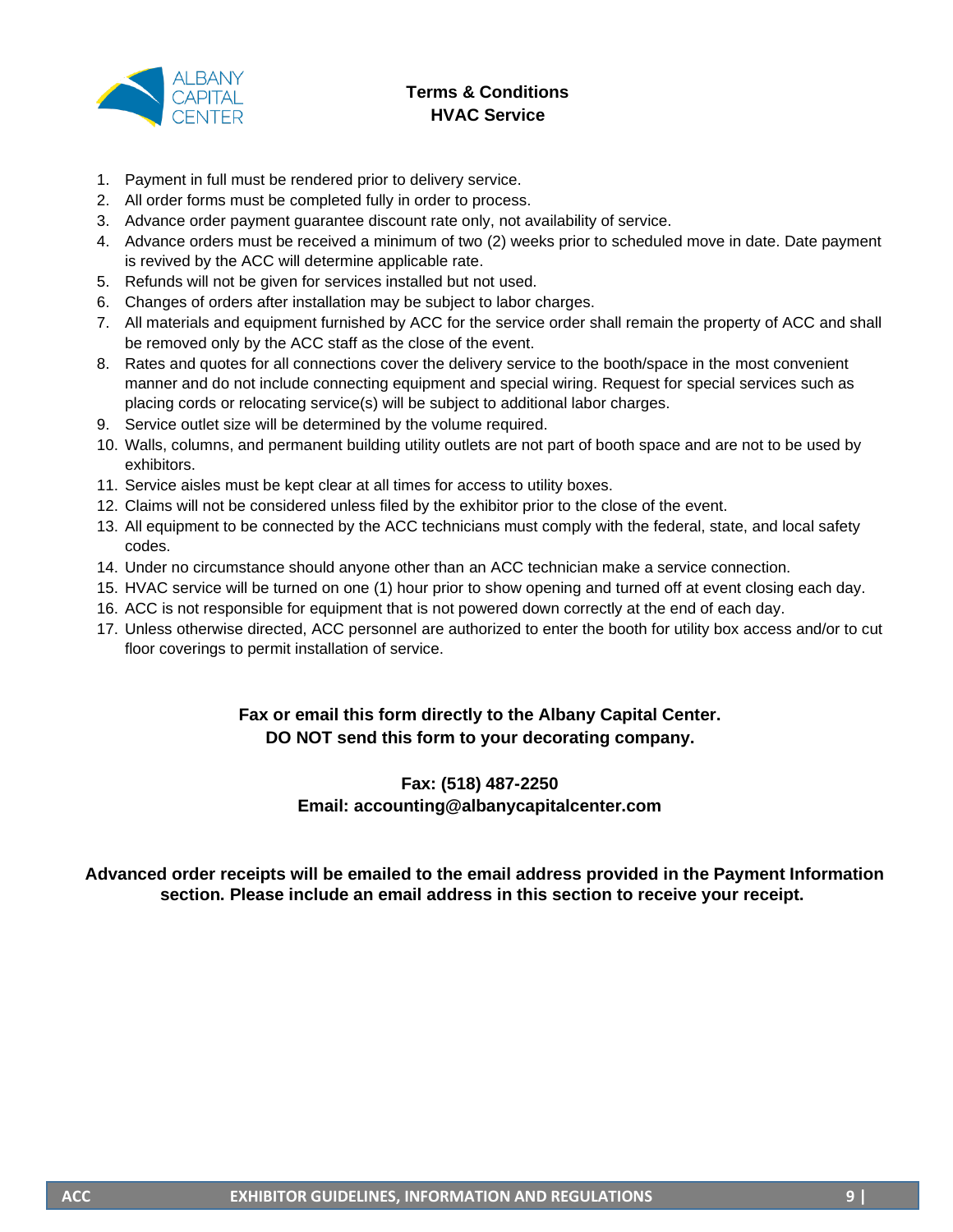

### **Internet Network & Telecommunications Services Order Form**

Albany Capital Center, ASM 55 Eagle Street, Albany, NY 12207 Phone: 518-487-2155 Fax: 518-487-2250 Email: accounting@albanycapitalcenter.com

|          |                                          |                                    |              |                            | Booth #: $\frac{1}{2}$ |
|----------|------------------------------------------|------------------------------------|--------------|----------------------------|------------------------|
|          |                                          | Phone #: _________________________ |              | Fax #: ___________________ |                        |
|          |                                          |                                    |              |                            |                        |
|          | <b>EXHIBITOR INTERNET SERVICES</b>       |                                    |              |                            |                        |
| Quantity | Description                              | Advance Rate*                      | On Site Rate | Amount                     | <b>FREE WIFI</b>       |
|          | <b>Hard Line Connection</b>              | \$275.00                           | \$310.00     |                            | A guest WiFi           |
|          | **Additional Hard Lines within (1) hooth | \$100.00                           | \$150.00     |                            |                        |

|          | Additional Hard Lines Within (1) booth          | <b>DU.UU</b>  | <b>DU.UG</b>  |        | network is available                            |
|----------|-------------------------------------------------|---------------|---------------|--------|-------------------------------------------------|
|          | IT Configuration (Tech Help)                    | \$30.00       | \$55.00       |        | during your event                               |
|          | Credit Card Machine - Ethernet Line             | 160.00        | 180.00        |        | which is free of                                |
|          |                                                 |               | Subtotal:     |        | charge. This service                            |
|          |                                                 |               | <b>TOTAL:</b> |        | lives at a minimum<br>of 50 Mbps.**             |
|          | <b>MEETING AND CONFERENCE INTERNET SERVICES</b> |               |               |        | **50 Mbps will support<br>up to 100 people with |
| Quantity | Description                                     | Advance Rate* | On Site Rate  | Amount | moderate Internet use                           |
|          | Upgraded Wi-Fi Bandwidth (Basic Web Browsing)   | \$3.00 per    | \$3.50 per    |        | such as some file                               |
|          | **Increase per 50 People**                      | Person        | person        |        | downloads, streaming                            |
|          | Upgraded Wi-Fi Bandwidth (Streaming Videos)     | \$4.00 per    | \$4.50 per    |        | music, light video                              |
|          | **Increase per 50 People**                      | person        | person        |        | streaming and cloud                             |
|          | <b>Wired Presentation Connection</b>            | 160.00        | \$210.00      |        | based resources                                 |
|          | Custom Wi-Fi and password configuration         | \$260.00      | \$310.00      |        | with VOIP                                       |
|          | Custom Network Configuration (Tech Help)        | \$300.00      | \$300.00      |        |                                                 |
|          | <b>Additional IP Addresses</b>                  | \$120.00      | \$160.00      |        |                                                 |
|          | Conference Phone Line (Speaker Phones) VOIP     | \$125.00      | \$145.00      |        |                                                 |
|          |                                                 |               | Subtotal:     |        |                                                 |
|          |                                                 |               | <b>TOTAL:</b> |        |                                                 |

#### **Payment Information:**

| Check $#$ :                                                                                                                                                                                                                          | Amount of Check: |                                                                                  |
|--------------------------------------------------------------------------------------------------------------------------------------------------------------------------------------------------------------------------------------|------------------|----------------------------------------------------------------------------------|
|                                                                                                                                                                                                                                      |                  |                                                                                  |
| Amer. Exp. Visa Master Card Discover                                                                                                                                                                                                 | CCE:             |                                                                                  |
| Name on Card: <u>contract and contract and contract and contract and contract of the contract of the contract of the contract of the contract of the contract of the contract of the contract of the contract of the contract of</u> |                  | Exp. Date: __________________________________Security Code: ____________________ |
|                                                                                                                                                                                                                                      |                  |                                                                                  |
|                                                                                                                                                                                                                                      |                  |                                                                                  |
| I Authorize Albany Capital Center, SMG to charge my credit card for services listed above.                                                                                                                                           |                  |                                                                                  |
| Authorized Signature: Authorized Signature:                                                                                                                                                                                          |                  |                                                                                  |

**\*Advance Rate applies if ordered two (2) weeks prior to load in date.**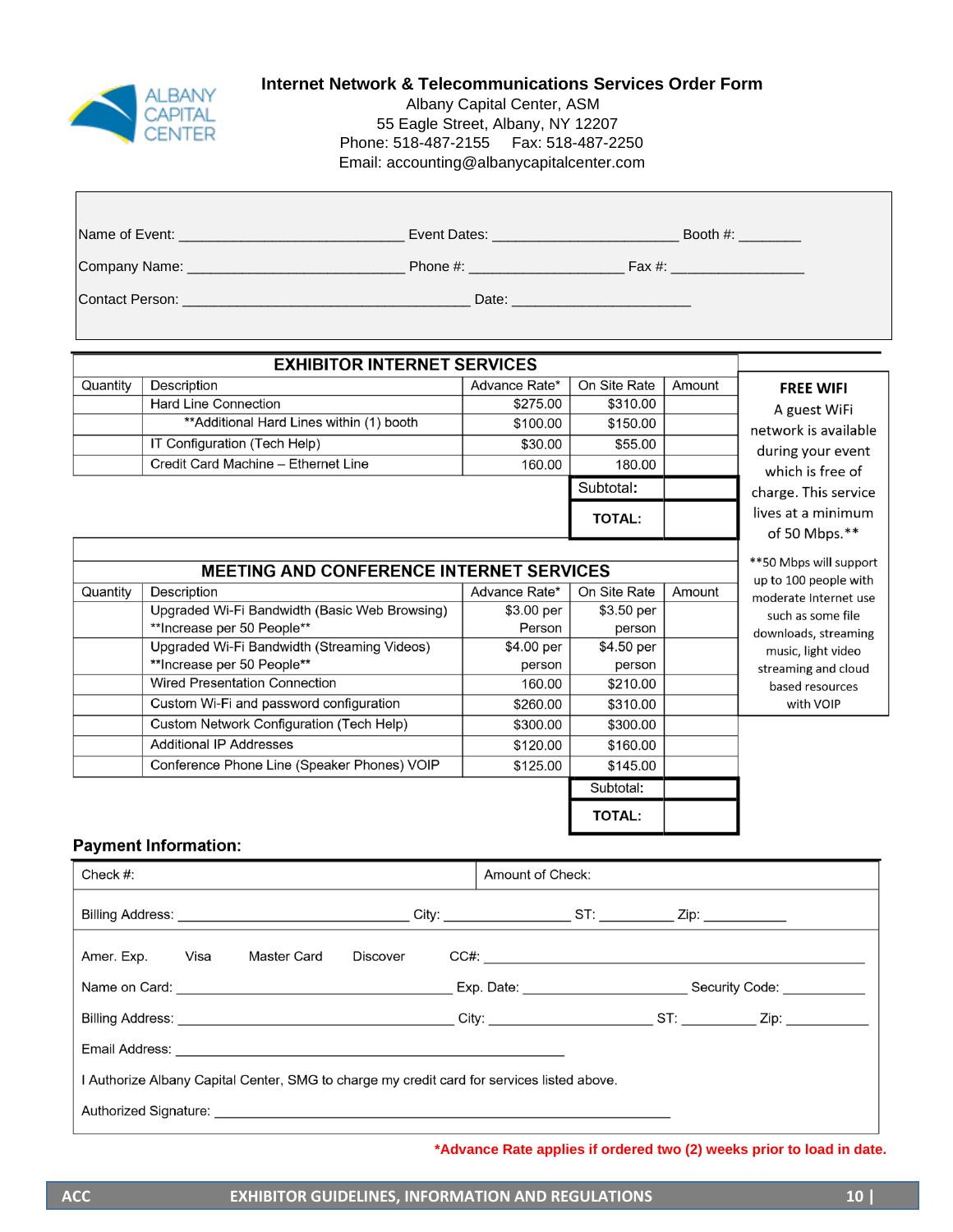

### **Terms & Conditions Internet Service**

- 1. Payment in full must be rendered prior to delivery service.
- 2. Advance order payment guarantee discount rate only, not availability of service.
- 3. Advance orders must be received a minimum of two (2) weeks prior to scheduled move in date. Date payment is revived by the ACC will determine applicable rate.
- 4. All order forms must be completed fully in order to process.
- 5. Refunds will not be given for services installed but not used.
- 6. Changes of orders after installation may be subject to labor charges.
- 7. All materials and equipment furnished by ACC for the service order shall remain the property of ACC and shall be removed only by the ACC staff as the close of the event.
- 8. Rates and quotes for all connections cover the delivery service to the booth/space in the most convenient manner and do not include connecting equipment and special wiring. Request for special services such as placing cords or relocating service(s) will be subject to additional labor charges.
- 9. Service outlet size will be determined by the volume required.
- 10. Walls, columns, and permanent building utility outlets are not part of booth space and are not to be used by exhibitors.
- 11. Service aisles must be kept clear at all times for access to utility boxes.
- 12. Claims will not be considered unless filed by the exhibitor prior to the close of the event.
- 13. All equipment to be connected by the ACC technicians must comply with the federal, state, and local safety codes.
- 14. Under no circumstance should anyone other than an ACC technician make a service connection.
- 15. Internet service will be turned on one (1) hour prior to show opening and turned off at event closing each day.
- 16. ACC is not responsible for equipment that is not powered down correctly at the end of each day.
- 17. Unless otherwise directed, ACC personnel are authorized to enter the booth for utility box access and/or to cut floor coverings to permit installation of service.

### **Fax or email this form directly to the Albany Capital Center. DO NOT send this form to your decorating company.**

### **Fax: (518) 487-2250 Email: accounting@albanycapitalcenter.com**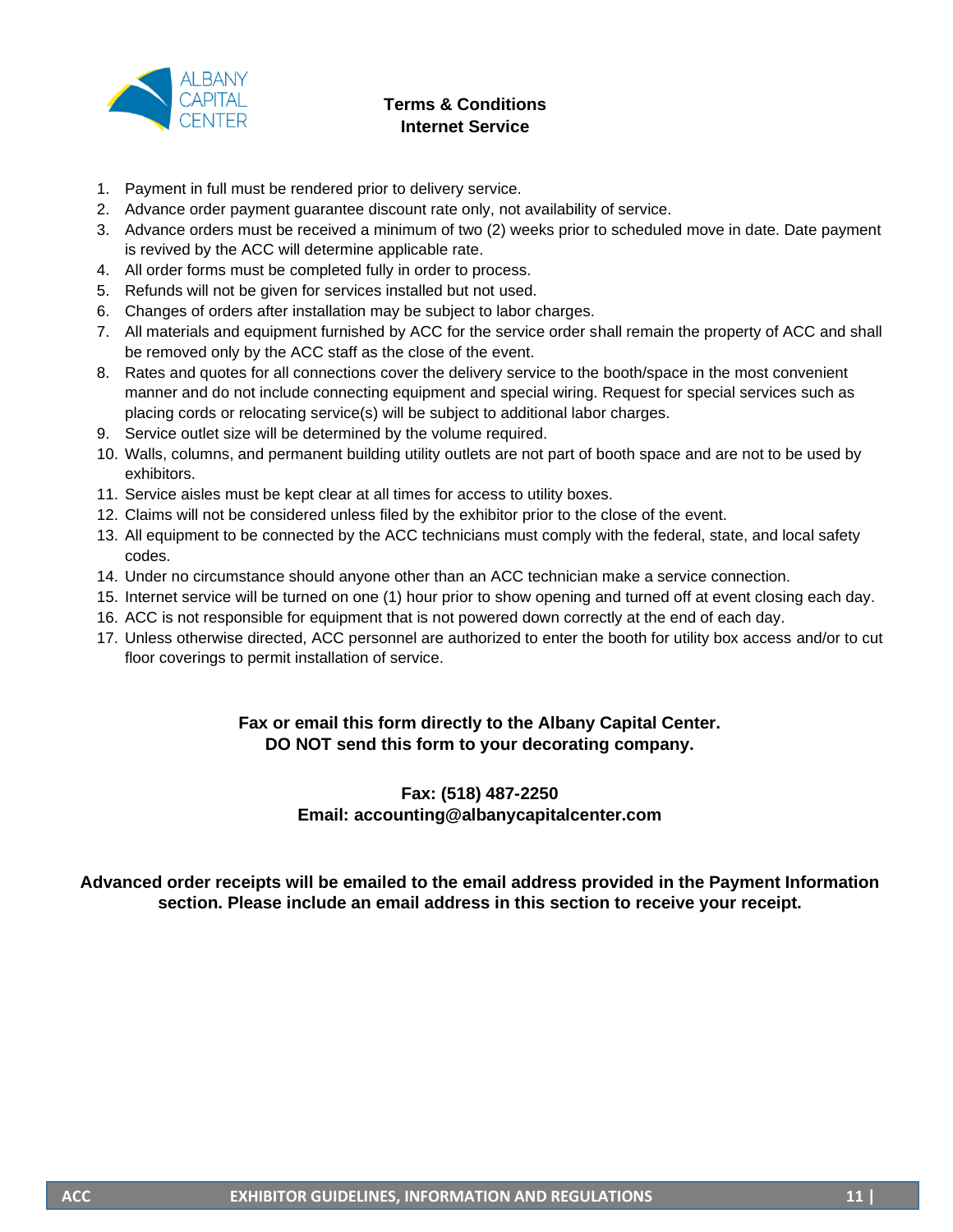

#### **Booth Cleaning Service Order Form**

 Albany Capital Center, ASM 55 Eagle Street, Albany, NY 12207 Phone: 518-487-2155 Fax: 518-487-2250 Email: Info@albanycapitalcenter.com

| Name of Event:  | Event Dates: | Booth #: |
|-----------------|--------------|----------|
| Company Name:   | Phone #:     | Fax #:   |
| Contact Person: | Date:        |          |
|                 |              |          |

#### **\*Advance Rate applies if ordered two (2) weeks prior to load in date.**

| TELEPHONE SERVICE (800 NUMBERS AND LOCAL CALLS ONLY) |                                        |                 |                      |        |  |  |  |
|------------------------------------------------------|----------------------------------------|-----------------|----------------------|--------|--|--|--|
| <b>Square Feet</b>                                   | Daily Cost                             | Advance Rate*   | <b>Standard Rate</b> | Amount |  |  |  |
|                                                      | Daily Cost                             | $$0.25$ /sq.ft. | \$0.30/sq.ft         |        |  |  |  |
|                                                      |                                        |                 | Subtotal:            |        |  |  |  |
|                                                      | PORTER SERVICES / HOURLY TRASH REMOVAL |                 |                      |        |  |  |  |
| Number of Days                                       | Cost Per Day                           | Advance Rate*   | <b>Standard Rate</b> | Amount |  |  |  |
|                                                      | Every Show Day                         | \$70.00         | \$75.00              |        |  |  |  |
|                                                      | <b>Only Days Specified</b>             | \$70.00         | \$75.00              |        |  |  |  |
|                                                      |                                        |                 | Subtotal:            |        |  |  |  |
|                                                      |                                        |                 | <b>TOTAL:</b>        |        |  |  |  |

\_\_\_\_\_\_\_\_\_\_\_\_\_\_\_\_\_\_\_\_\_\_\_\_\_\_\_\_\_\_\_\_\_\_\_\_\_\_\_\_\_\_\_\_\_\_\_\_\_\_\_\_\_\_\_\_\_\_\_\_\_\_\_\_\_\_\_\_\_\_\_\_\_\_\_\_\_\_\_\_\_\_\_\_ \_\_\_\_\_\_\_\_\_\_\_\_\_\_\_\_\_\_\_\_\_\_\_\_\_\_\_\_\_\_\_\_\_\_\_\_\_\_\_\_\_\_\_\_\_\_\_\_\_\_\_\_\_\_\_\_\_\_\_\_\_\_\_\_\_\_\_\_\_\_\_\_\_\_\_\_\_\_\_\_\_\_\_\_ \_\_\_\_\_\_\_\_\_\_\_\_\_\_\_\_\_\_\_\_\_\_\_\_\_\_\_\_\_\_\_\_\_\_\_\_\_\_\_\_\_\_\_\_\_\_\_\_\_\_\_\_\_\_\_\_\_\_\_\_\_\_\_\_\_\_\_\_\_\_\_\_\_\_\_\_\_\_\_\_\_\_\_\_ \_\_\_\_\_\_\_\_\_\_\_\_\_\_\_\_\_\_\_\_\_\_\_\_\_\_\_\_\_\_\_\_\_\_\_\_\_\_\_\_\_\_\_\_\_\_\_\_\_\_\_\_\_\_\_\_\_\_\_\_\_\_\_\_\_\_\_\_\_\_\_\_\_\_\_\_\_\_\_\_\_\_\_\_

#### **Comments or Additional Requirements:**

### **Payment Information:**

| Amer. Exp. Visa Master Card                                                                                                                                                                                                   | Discover |  |  |
|-------------------------------------------------------------------------------------------------------------------------------------------------------------------------------------------------------------------------------|----------|--|--|
| Name on Card: Carrier Content Content Content Content Content Content Content Content Content Content Content Content Content Content Content Content Content Content Content Content Content Content Content Content Content |          |  |  |
|                                                                                                                                                                                                                               |          |  |  |
|                                                                                                                                                                                                                               |          |  |  |
| I Authorize Albany Capital Center, SMG to charge my credit card for services listed above.                                                                                                                                    |          |  |  |
|                                                                                                                                                                                                                               |          |  |  |

### **Please read the policies on the second page of this form.**